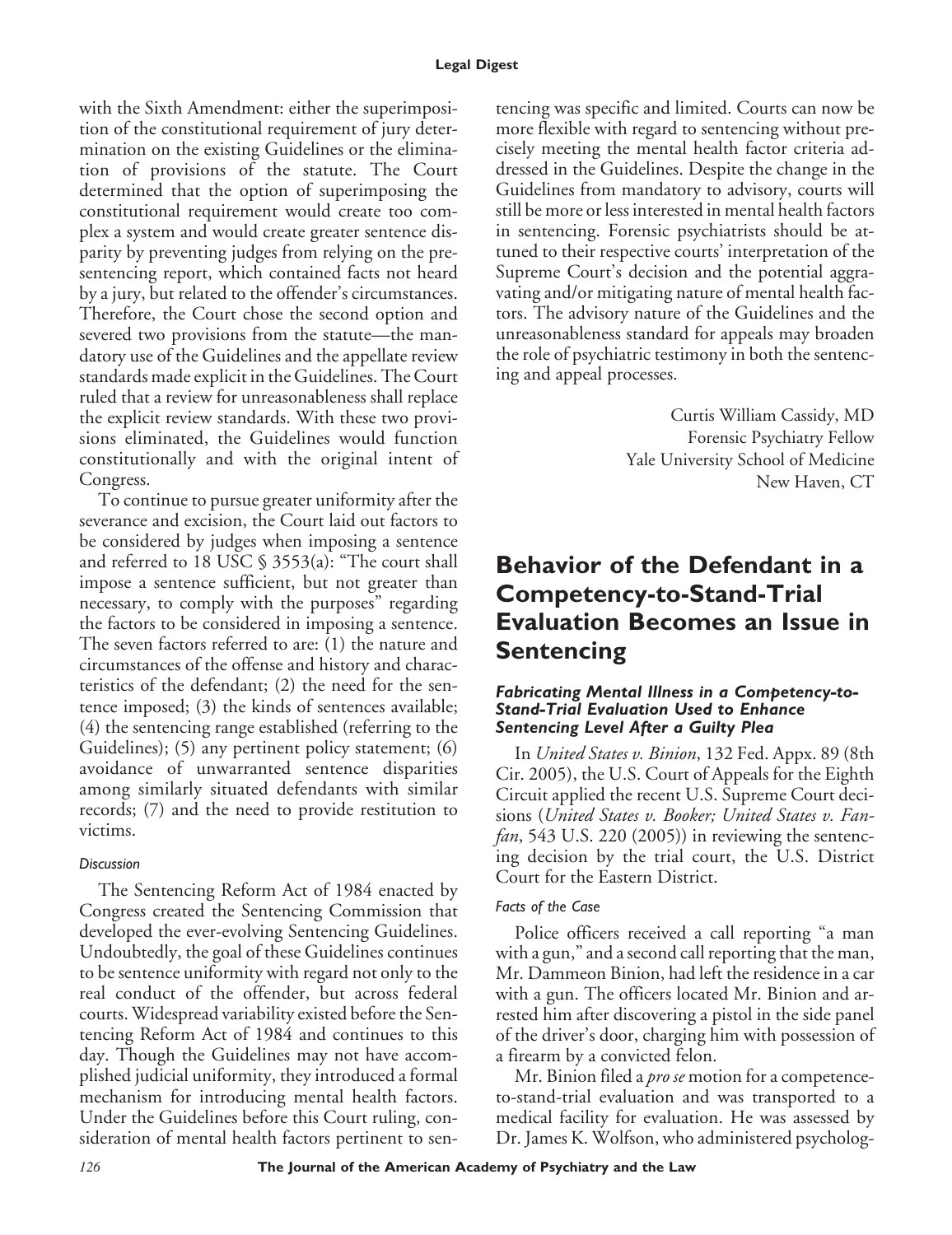#### **Legal Digest**

ical tests interpreted under the guidance of Dr. Richart L. DeMier. Based on the test results and their discrepancy with Mr. Binion's behavior, Dr. DeMier concluded that he was probably malingering. Dr. Wolfson opined that there was no mental illness and concluded that Mr. Binion's deceitfulness was a form of recreation rather than a design to accomplish secondary material gain.

Mr. Binion entered a straight guilty plea rather than entering into a plea agreement. A presentence investigation report recommended a two-point enhancement to his base offense level for obstruction of justice due to his feigning of mental illness and its impact on the time and money expended to resolve his case. The report also recommended that the court not grant a sentence decrease for acceptance of responsibility as is typically awarded when defendants enter a guilty plea. The recommendations were based on the reasoning that Mr. Binion's fabrication of a mental illness indicated that he had not accepted responsibility for his criminal behavior. Subsequently, the court denied Mr. Binion's objections and applied the recommendations of the presentence report, concluding that Mr. Binion's fabrication affected the course of prosecution. He was sentenced to 78 months followed by 24 months of supervised release.

Mr. Binion appealed the sentencing on three grounds: (1) the trial court had violated *United States v. Booker* by enhancing his offense level based on a finding of obstruction of justice related to feigning a mental illness; (2) the trial court erred in assessing a two-level enhancement for obstruction of justice as Mr. Binion did not have a specific intent to obstruct justice by feigning mental illness; and (3) the trial court erred in declining to reduce Mr. Binion's offense level for acceptance of responsibility even though he pleaded guilty.

# *Ruling*

The U.S. Eighth Circuit Court of Appeals affirmed the decision of the U.S. District Court for the Eastern District and dismissed the appeal on all three issues raised by the defendant.

# *Reasoning*

The first issue raised by the appellant referenced the U.S. Supreme Court's decision in *Booker*, which held that a defendant's Sixth Amendment rights are violated if Federal Sentencing Guidelines are applied in a mandatory rather than advisory fashion. Mr. Binion argued that the trial court violated *Booker* by enhancing his offense level based on a finding that he obstructed justice by fabricating mental illness. The court of appeals held that because Mr. Binion did not "couple his objection with a specific reference to *Apprendi*, *Blakely*, or the Sixth Amendment," the review of the *Booker* issue would be on the basis of a "plain error test." That test requires the error by the trial court to have affected Mr. Binion's substantial rights. After review of the appellate record, the court of appeals affirmed the judgment of the trial court and ruled that Mr. Binion had failed to show that there was a reasonable probability that his sentence would have been more favorable if the Sentencing Guidelines had been applied in an advisory fashion. The court concluded that Mr. Binion's substantial rights had not been affected.

With respect to the appellant's second issue involving the assertion that the trial court erred in raising the defendant's offense level for obstruction of justice, Mr. Binion claimed that there was insufficient evidence to prove that he had specific intent to obstruct justice. He argued that the trial court did not take into account the psychiatrist's finding that there was insufficient evidence to conclude that the defendant was specifically trying to influence the disposition of his case or was otherwise feigning mental illness for material gain. Mr. Binion acknowledged that he feigned mental illness, after a *pro se* motion for a mental evaluation demonstrated he did so, but stated that his intention was simply to amuse himself and not to affect his prosecution. The court of appeals rejected Mr. Binion's arguments and concluded that he did have intent to obstruct justice, as he was clearly informed by the magistrate, his attorney, and the examining physician that the purpose of the competency evaluation was to determine whether he was competent to proceed to trial. Moreover, by making a *pro se* motion for a competency evaluation, he had demonstrated an awareness of its purpose. The court of appeals held that there was a sufficient basis of fact to conclude that Mr. Binion had knowingly fabricated symptoms of a mental illness in an effort to impede his prosecution and that the trial court did not err in enhancing his offense level.

On the third and last issue raised, Mr. Binion argued that the trial court erred in not reducing his offense level for acceptance of responsibility. The court of appeals cited commentary in the United States Sentencing Guidelines Manual § 3E1.1, cmt. N.4 (2001 & 2003), that "conduct resulting in an enhancement [for obstructing the administration of